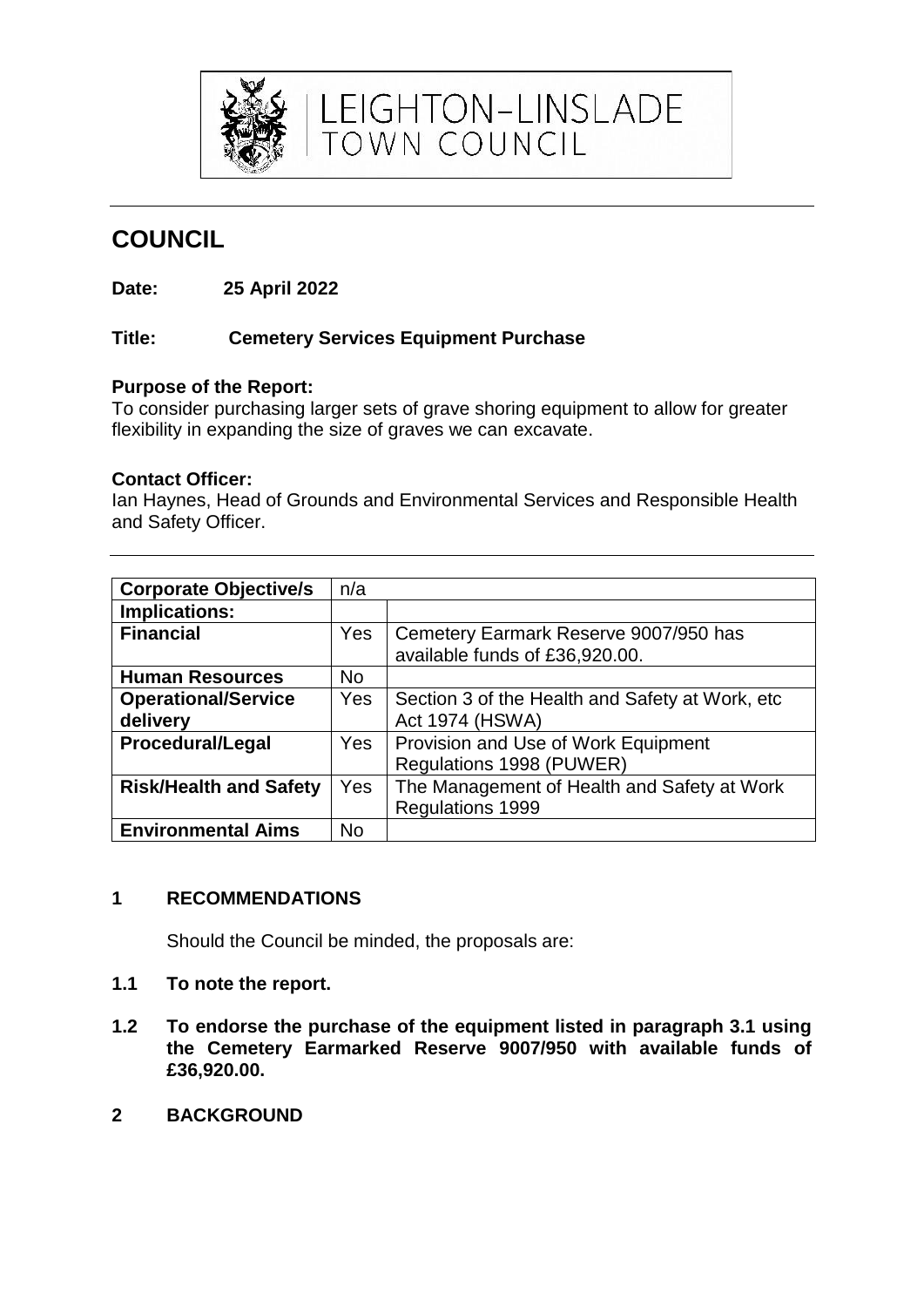- 2.1 The report's purpose is to request Member's consideration for the required purchase of new grave shoring equipment. The Council operates several types of grave shoring systems within the cemeteries. The decision upon which system is used is left to the discretion of our professionally qualified grave diggers or at the instruction of the Head of Service.
- 2.2 The primary considerations made before a system is chosen are the soil structure, depth, width, length of the grave space required, weather conditions and the duration of time the grave is open. Depending on these factors, either one of the following can be used;
	- i. Panel and Braces Adjustable steel panels are used with speed braces.
	- ii. Telescopic Shoring Vertical shoring is designed as a complete system that can be installed and retrieved without entering the excavation.
	- iii. Timber shoring A simple process where wooden boards are cut to length to support all four sides of an excavation.
- 2.3 Telescopic shoring is by far the safest system designed and manufactured totally for the cemetery industry. It remains one of the safest shoring systems available. However, it is very time-intensive to install and remove.
- 2.4 The Council's current telescopic shoring system lacks the flexibility to increase its width and length to accommodate a more frequent request for larger graves spaces to be prepared. Therefore a new wider, and longer system needs to be considered. Please note that this will not accommodate bariatric funerals. These are planned to implement the choices made by the family in a bespoke way.
- 2.5 As a burial authority, the Town Council are the custodian of the dead. The Town Council's responsibility is to ensure that the wishes of families wanting their loved one burial are delivered for all.

### **3. NEW EQUIPMENT**

3.1 8 x Galvanised pressed steel panels 84" - 96" £325.00 per pair 20 x Speed braces 34" - 45" or 37" - 48" £70.00 each 1 x Steel ground support frame for telescopic shoring £200.00 each 1 x Lockdown cover to fit frame £468.00 each 1 x Grave surround walk boards to suit telescopic shoring– black polypropylene with slip retarding surface. End boards have stainless receiver plates which give increments of 50mm ( 2") adjustment in width but fixed internal length. 12" sides and ends £594.00 per set 1 x (set) Telescopic shores £215.00 each / £4300.00 for a set of 20 1 x Latex backed artificial grass grave set comprising 2 side mats, 2 T pieces and a mound cover £225.00 each